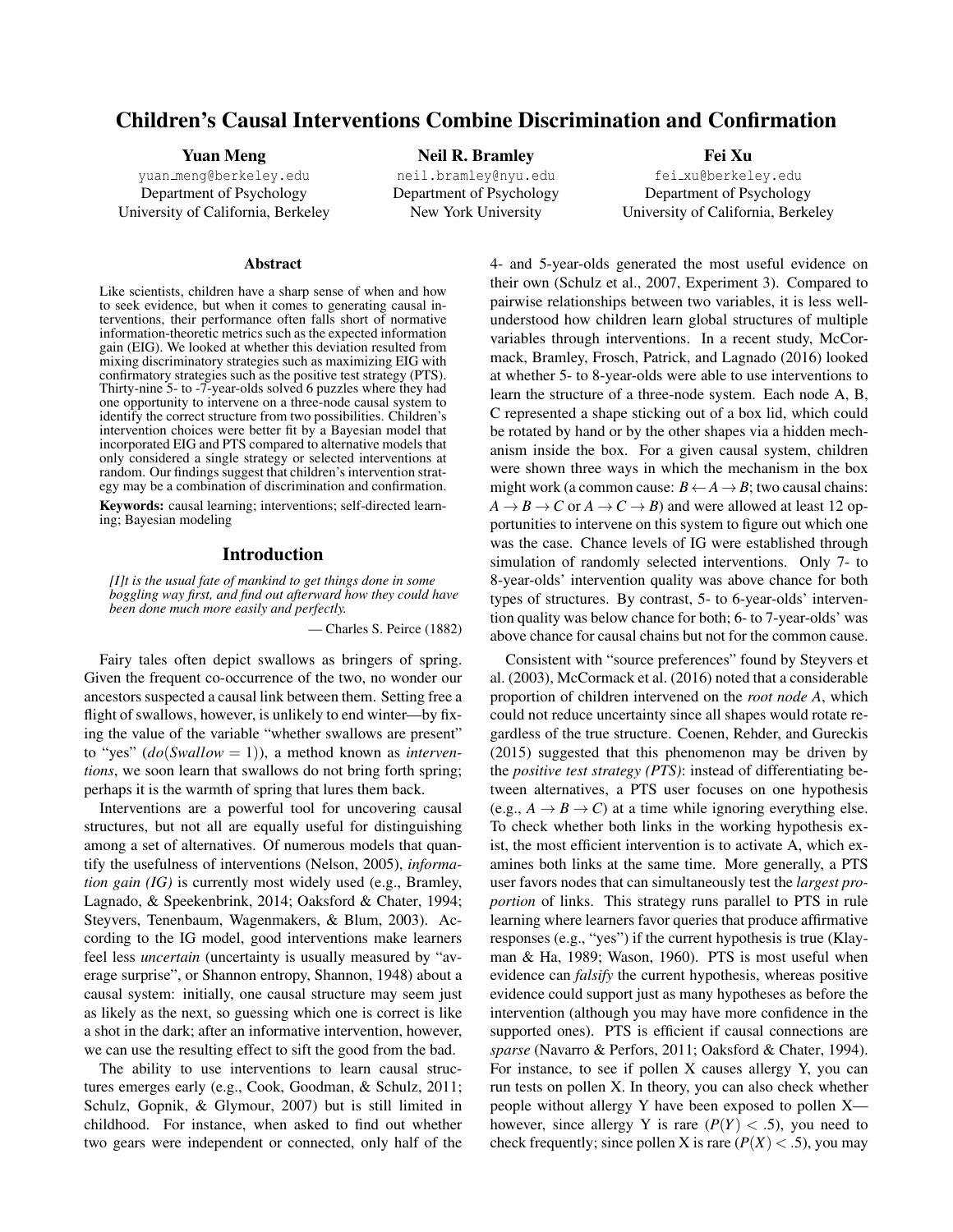well find nothing. While causal connections in McCormack et al.'s (2016) study were not sparse, they often are in real life; as a result, children may still use PTS even when it works less well than discriminatory strategies such as IG maximization.

#### Combining strategies

[Coenen et al.](#page-5-11) [\(2015\)](#page-5-11) found that when choosing interventions, adults might combine discriminatory (IG) and confirmatory (PTS) strategies. In a series of experiments, they showed participants two possible structures of a three- or four-node causal system and asked them to identify the true structure by using as few interventions as possible. Participants' (first) intervention choices were better fit by a Bayesian model that incorporated IG and PTS when assigning values to potential interventions compared to models that only considered either IG or PTS, or assigned values indiscriminately.

The new modeling approach above provides a more precise characterization of children's strategy use, which could potentially explain why they often fail to generate informative interventions. By contrast, other past studies that we know of (e.g., [Bramley et al., 2014;](#page-5-1) [McCormack et al., 2016;](#page-5-7) [Steyvers](#page-5-3) [et al., 2003\)](#page-5-3) only quantified the degree to which participants' performance deviated from the IG model but did not zero in on where such deviation came from. As with [Coenen et al.](#page-5-11) [\(2015\)](#page-5-11), we addressed this issue by entertaining the possibility that children combine IG and PTS to select interventions. We focused on 5- to 7-year-olds because they did not reliably use IG to select interventions in McCormack et al.'s (2016) study. We adapted Coenen et al.'s (2015) adult task to make it more accessible and engaging for children of this age range. In one experiment, children solved puzzles where they had one opportunity to intervene on a three-node causal system to identify the correct structure among two possibilities. Intervention choices were fit by two single-strategy models (PTS or IG), a random model (all interventions were assigned a value of 1), and a combined model (both PTS and IG).

#### Modeling strategies

Values of interventions Different strategies assign values to interventions differently. Here we included the expected information gain (EIG), the positive test strategy (PTS), the random strategy, and the combined strategy (EIG and PTS).

1. Expected Information Gain (EIG) Learners begin with a set of hypotheses about how a causal system may work. Each hypothesis is formally represented as a *causal Bayesian network*—a directed acyclic graph where nodes represent causal variables and links represent causal relations [\(Pearl,](#page-5-12) [2000\)](#page-5-12). Learners' uncertainty about this causal system  $g \in G$  (*G* is the space of possible graphs and *g* is each hypothesis) is measured by its Shannon entropy  $H(G)$ :

$$
H(G) = -\sum_{g \in G} P(g) \log_2 P(g).
$$
 (1)

Observing the outcome  $o \in O$  of an intervention on a node

 $n \in N$  reduces the entropy to  $H(G|n, o)$ . The reduction of entropy is this intervention's information gain  $IG(n, o)$ :

$$
IG(n, o) = H(G) - H(G|n, o).
$$
 (2)

The IG model assumes that learners' goal is to maximize *IG*(*n*,*o*). However, because an intervention's outcome is unknown beforehand, its *expected information gain (EIG)* (marginalized over all possible outcomes) is used instead:

$$
EIG(n) = H(G) - \sum_{o \in O} P(o|n)H(G|n, o).
$$
 (3)

In Eq. (3), the conditional entropy  $H(G|n, o)$  is:

$$
H(G|n, o) = -\sum_{g \in G} P(g|n, o) \log_2 P(g|n, o).
$$
 (4)

In Eq. (4), for each graph, the prior probability  $P(g)$  is the same and the posterior probability  $P(g|n, o)$  is given by Bayes' rule,  $\frac{P(o|g,n)P(g)}{\sum P(o|g,n)P(g)}$ .  $P(o|g,n)$  is an outcome's likelihood given a hypothesis and an intervention.

2. Positive Test Strategy (PTS)

According to the PTS model, learners aim to intervene on the node  $n \in N$  that has the largest proportion of links<sup>[1](#page-1-0)</sup> (direct or indirect), with each graph  $g \in G$  being considered:

$$
PTS(n) = \max_{g} \left[ \frac{Descendant Links_{n,g}}{Total Links_g} \right].
$$
 (5)

3. Random strategy

According to the random model, the learner assigns the same value (e.g., 1) to all possible interventions.

4. Combined strategy

According to the combined model, the learner assigns a weighted mean of EIG (weight:  $θ$ ) and PTS (weight:  $1-θ$ ) scores to each intervention.

Linking values to interventions Ideal learners always intervene on the node with the highest value  $V(n)$ ; actual learners do so probabilistically—their behavior can be captured by the *softmax choice rule* [\(Luce, 1959\)](#page-5-13):

$$
P(n) = \frac{\exp(V(n)/\tau)}{\sum_{n \in N} \exp(V(n)/\tau)},
$$
\n(6)

where  $\tau$  is learners' decision noise: when  $\tau$  is 0, they behave ideally; when  $\tau$  approaches  $+\infty$ , they choose randomly.

The main interests of our study were to 1) examine which model could best capture 5- to 7-year-olds' intervention selection and to 2) look for possible developmental changes.

<span id="page-1-0"></span><sup>&</sup>lt;sup>1</sup>We tested two alternative PTS models where values are based on the *expectation* or the *total number* of how many nodes can be turned on. Neither model fit our data as well as the one we used.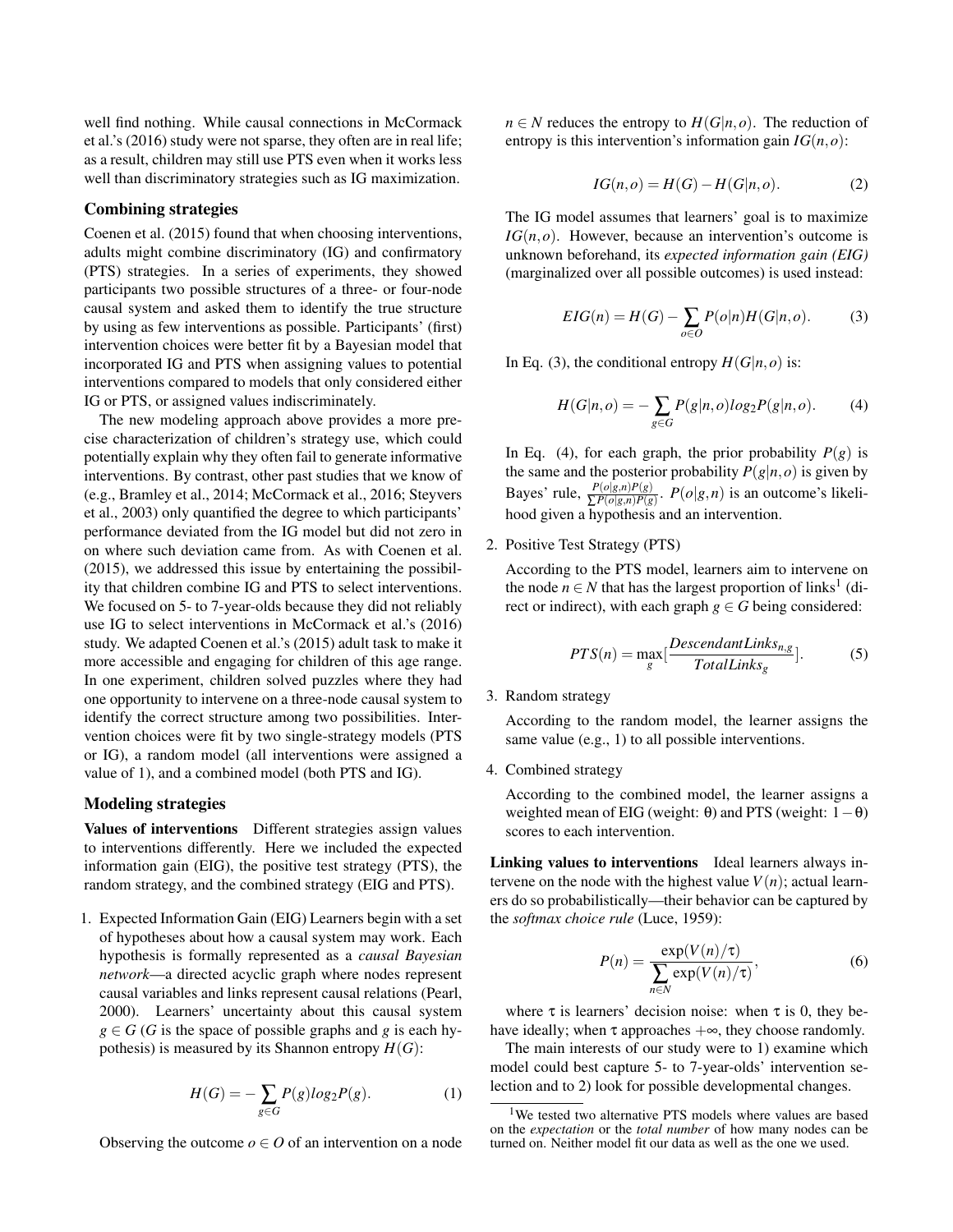#### Adaptations for the current study

We explored scenarios similar to those explored by [Coenen et](#page-5-11) [al.](#page-5-11) [\(2015\)](#page-5-11) with two key differences.

We set causal connections to be *deterministic*: intervening on a parent node would always affect its children and no background causes existed. This was because children might have difficulties understanding that a parent only had a probability of (for instance) 0.8 to activate its children; incorporating this information into causal reasoning could make it even harder.

We only selected three unique problems<sup>[2](#page-2-0)</sup> ( $A \rightarrow B \rightarrow C$  vs.  $B \leftarrow A \rightarrow C$ ;  $A \rightarrow B \rightarrow C$  vs.  $B \rightarrow C$ ;  $B \rightarrow A \leftarrow C$  vs.  $C \rightarrow A$ ). To obtain more data, each child faced each problem twice with the roles of A and B counterbalanced ( $A \rightarrow C \rightarrow B$  vs.  $B \leftarrow A \rightarrow C$ ;  $A \rightarrow C \rightarrow B$  vs.  $C \rightarrow B$ ;  $B \rightarrow A \leftarrow C$  vs.  $B \rightarrow A$ ). There was only one informative intervention in each problem, making it easier for us to distinguish children's performance from the chance level of EIG based on relatively sparse data (there were only a total of 6 problems and children only intervened once to solve each problem). Moreover, EIG and PTS happened to have the least overlap<sup>[3](#page-2-1)</sup> in these problems, so our models were better able to capture children's strategy use.

# Experiment

## Methods

**Participants** Thirty-nine 5- to 7-year-olds ( $M_{\text{age}} = 79.8$ ) months, range  $= 61.8 - 94.8$  months,  $SD = 9.7$  months; 18 females) were tested in a laboratory located at University of California, Berkeley or in a local children's museum.

Equipment and materials An interactive game was developed for this study (see Figure 1). Simple causal systems consisting of a yellow, a green, and a red light bulb were programmed in Scratch (see all causal systems: [https://scratch.mit.edu/users/BayesianBabies/projects/\)](https://scratch.mit.edu/users/BayesianBabies/projects/) and presented on a laptop screen. A response board with three buttons of corresponding colors was connected to the computer via a circuit board to control the light bulbs. In the test phase, possible structures of light bulbs were shown on cards.

Procedure Children first learned how to turn on light bulbs using buttons on the response board. For each light bulb, the experimenter turned it on and off and asked children to turn it back on. In the end, the experimenter summarized the rule, *"You just need to click the button that has the same color!"*

Next, children practiced describing four basic types of causal structures (common cause:  $\bigcirc \leftarrow \bigcirc \rightarrow \bigcirc$ ; common effect:  $\bullet \rightarrow \bullet \leftarrow \bullet$ ; causal chain:  $\bullet \rightarrow \bullet \rightarrow \bullet$ ; one link:  $\bullet \rightarrow \bullet$ ) and observed outcomes of all three interventions in



Figure 1: The experiment setup.



Figure 2: 6 puzzles used in the experiment.

each structure. Specific structures used as examples during practice were not included in the test. The trial order was randomized for each child. All three light bulbs were presented simultaneously, along with red arrows denoting causal relationships. On the first trial, the experimenter told children, for instance, *"These light bulbs (e.g.,*  $\bullet \rightarrow \bullet$ ) have a *secret: some give light to others. See this arrow over here? It means that the yellow light bulb gives light to the red light bulb. That is, when yellow turns on, it turns on red, too!"* To ensure that children understood causal structures shown in the pictures, they were asked to describe them in their own words on the last three trials. The experimenter asked additional questions if children 1) ignored the red arrows (e.g., Child, *"This picture tells us there are three light bulbs."* Experimenter, *"Great! Can you tell me what this arrow tells us?"*), 2) did not address causal relationships (e.g., Child, *"This picture shows us an arrow pointing from yellow to red."* Experimenter, *"Good! What does it tell us?"*), or 3) made factual errors (e.g., Child, *"This picture shows that red turns on yellow."* Experimenter, *"Maybe it shows us yellow turns on red? What do you think?"*). After describing a picture, children were invited to turn on each light bulb, *"Now you can turn on the light bulbs one by one and see what happens!"*.

In the test, children solved six puzzles (see Figure 2) in a random order. On each test trial, arrows were hidden away and cards with two candidate causal structures were displayed side by side; the relative positions were randomized. Children were told, *"These three light bulbs work in a special way. They either work this way (pointing to one card) or this way*

<span id="page-2-0"></span><sup>&</sup>lt;sup>2</sup>For three-node causal systems with one or two links, there are 18 unique structures: 3 common-cause structures, 3 common-effect structures, 6 causal-chain structures, and 6 one-link structures, resulting in a total of  $\binom{18}{2}$  = 153 pairs of graphs. Because the node names are arbitrary, simultaneously swapping nodes in both structures of a pair (e.g., swapping A and C in  $A \rightarrow B \rightarrow C$  vs.  $A \rightarrow B$ ) leads to an equivalent pair  $(\bar{C} \to B \to A \text{ vs. } C \to B)$ . There are 27 unique pairs left after eliminating the redundant.

<span id="page-2-1"></span><sup>&</sup>lt;sup>3</sup>Overlap could not be eliminated in any given pair.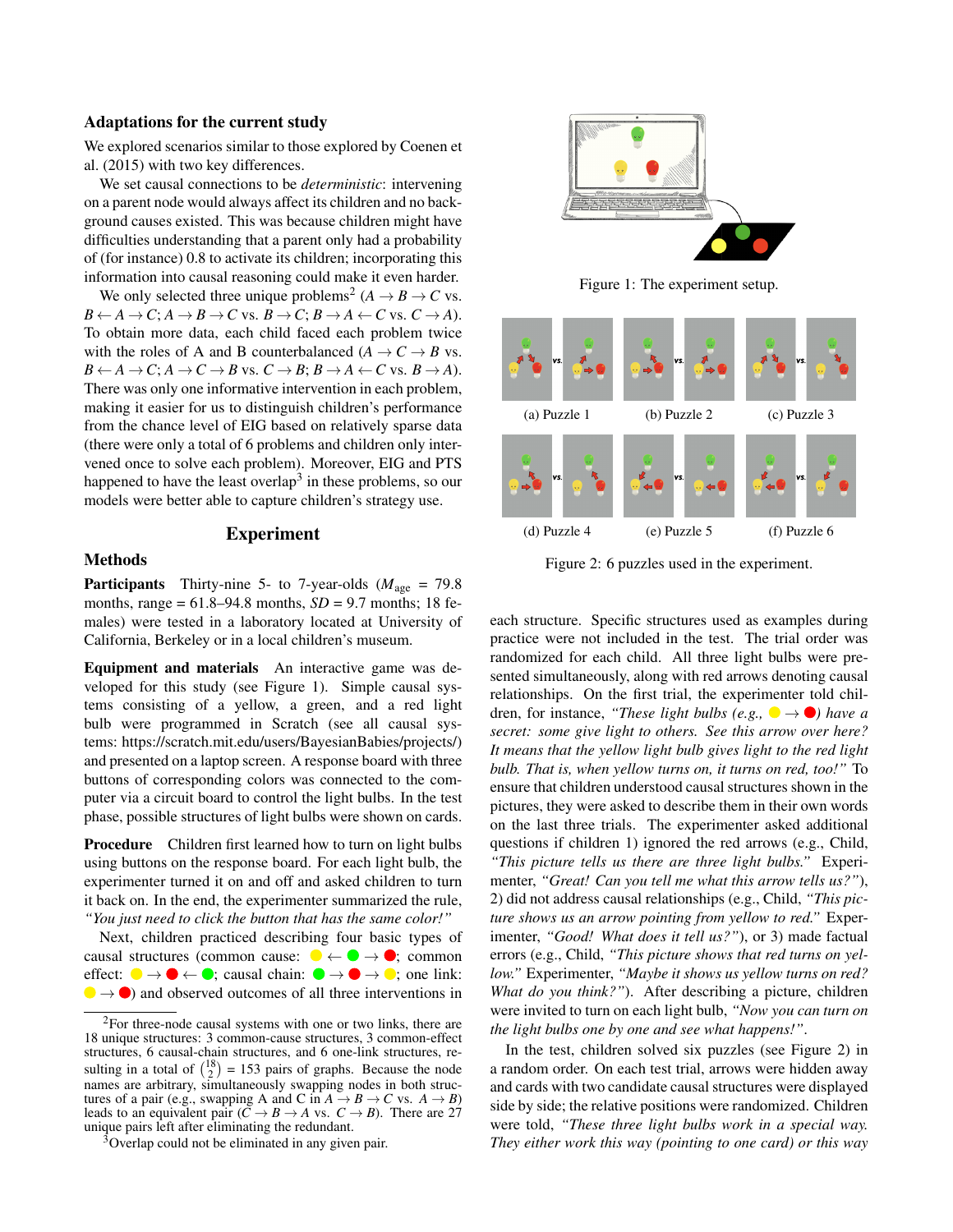*(pointing to the other). One picture is correct about how they work and the other one is wrong."* They were asked to find out the true structure based on one intervention, *"To solve this puzzle, you can turn on one light bulb and see what happens. From that, you can find out which picture shows us how these three light bulbs really work! Which light bulb do you want to turn on to help you?"* After each intervention, children identified the correct structure by putting a smiley face sticker on it. Correct structures were randomly selected and feedback was only provided in the end (to avoid discouragement).

#### Results

Accuracy We first looked at whether children could identify correct causal structures through interventions. The percentage of correct choices averaged across all children and puzzles<sup>[4](#page-3-0)</sup> was 54% (*SD* = .22, *MD* = 50%), which was at chance (50%),  $t(38) = 1.02$ ,  $p = .31$ , Cohen's  $d = .16$ . There was no age difference,  $F(1,37) = .027$ ,  $p = .87$ ,  $\bar{R}^2 = .00$ .

Raw scores Before model fitting, we looked at the raw EIG and PTS scores of children's chosen interventions. The average EIG over all interventions was .39, which was not distin-guishable from the chance level<sup>[5](#page-3-1)</sup> of EIG (.33),  $t(38) = 1.23$ ,  $p = .23$ , Cohen's  $d = .20$ . The average PTS over all inter-ventions was .74, which was above the chance level<sup>[6](#page-3-2)</sup> of PTS  $(0.55)$ ,  $t(38) = 5.21$ ,  $p < 0.001$ , Cohen's  $d = 0.83$ . Both the average EIG and the average PTS tended to increase with age,  $F(1,37) = 3.63, p = .065, \overline{R}^2 = .065$  and  $F(1,37) = 4.13, p =$ .049,  $\bar{R}^2$  = .076, respectively. Both effect sizes were small.

We categorized children by their main strategy and whether they switched strategies<sup>[7](#page-3-3)</sup> (see Table 1). More children were PTS users  $(N = 31)$  than EIG users  $(N = 6)$ ; two were undecided. Over half (18/31) of the PTS users switched strategies at least once while no EIG users switched from or to PTS.

Comparing models Of central interest to our study was the comparison between four models of children's strategy use.

We took a hierarchical Bayesian approach to modeling children's intervention choices. Single-strategy models (Figure 3a) assumed that children noisily maximized EIG or PTS, or assigned a value of 1 to all interventions. A free parameter τ*<sup>i</sup>* captured each child's decision noise, which was sampled from a population-level gamma distribution with two hyperparameters α (shape) and β (rate). The combined model (Figure 3b) viewed children's intervention strategy as a potential mix of of EIG maximization and PTS maximization. An additional free parameter  $\theta_i$  captured EIG's weight in each child's evaluation of interventions, which was sampled from a



Figure 3: Hierarchal Bayesian models of single (left) and combined (right) strategies. In each puzzle *j*, each child *i* chose one node  $n_{ij}$  to intervene on.  $V_j$ ,  $EIG_j$ , and  $PTS_j$ store the values of three possible interventions in each puzzle.  $p_{ij}$  stores probabilities of each child choosing each intervention in each puzzle.  $\tau_i$  and  $\theta_i$  capture each child's decision noise and EIG weight.  $\alpha$  and β are population-level hyperparameters that generate  $τ<sub>i</sub>$ ;  $μ$  and  $κ$  generate  $θ<sub>i</sub>$ .

Table 1: Summary of strategy use and strategy switch.

| Strategy   | Combined      | Single            |  |
|------------|---------------|-------------------|--|
| EIG        | $\mathbf{0}$  | 6                 |  |
| <b>PTS</b> | 18            | 13                |  |
| Undecided  | $\mathcal{D}$ | $\mathbf{\Omega}$ |  |

Table 2: Comparing four models of intervention strategies.

| Model                                         | DIC                               | τ                                         | θ           |
|-----------------------------------------------|-----------------------------------|-------------------------------------------|-------------|
| Random                                        | 523.36                            | 6.02                                      |             |
| EIG                                           | 504.14                            | 6.64                                      |             |
| <b>PTS</b>                                    | 465.61                            | 5.50                                      |             |
| <b>Combined</b>                               | 431.76                            | 5.11                                      | .24         |
| A<br>6<br>Count<br>$\overline{2}$<br>$\Omega$ | в<br>2.0<br>Jensity<br>0.5<br>0.0 |                                           |             |
| 0.25<br>0.50<br>0.00<br>MLE of $\theta$       | 0.75<br>0.00                      | 0.25<br>0.50<br>$\mu$ (mean of $\theta$ ) | 100<br>0.75 |

Figure 4: (A) The best-fitting  $\theta$  (MLE) for each child. (B) The distribution of the hyper-parameter  $\mu$  (the mean of  $\theta$ ).

population-level beta distribution with two hyper-parameters  $\mu$  (mean) and  $\kappa$  (standard deviation). Uninformative priors were chosen for all hyper-parameters:  $\alpha$  = .001,  $\beta$  = .001,  $\mu$  ~ Beta(.5, .5),  $\kappa \sim \text{Gamma}(0.001, 0.001)$ . Probabilities of possible interventions were determined by values of nodes as well as  $\tau$  in single-strategy models and  $\theta$  and  $\tau$  in the combined model. Finally, interventions were sampled from a categori-

<span id="page-3-0"></span><sup>4</sup>Due to an equipment error, one child's accuracy on one puzzle was not recorded; this trial was excluded from subsequent analyses.

<span id="page-3-1"></span><sup>5</sup>As mentioned, only one in three interventions was informative.

<span id="page-3-3"></span><span id="page-3-2"></span><sup>6</sup>This was the average PTS over all interventions in all puzzles.

<sup>7</sup>We did so by subtracting each child's PTS score in each puzzle from their EIG score. If the sum of differences was positive or negative, a child was categorized as an EIG or a PTS user; if the sum was 0, a child was seen as undecided between strategies. If all non-zero differences had the same sign  $(+ or -)$ , a child was categorized as single-strategy user and otherwise a combined-strategy user.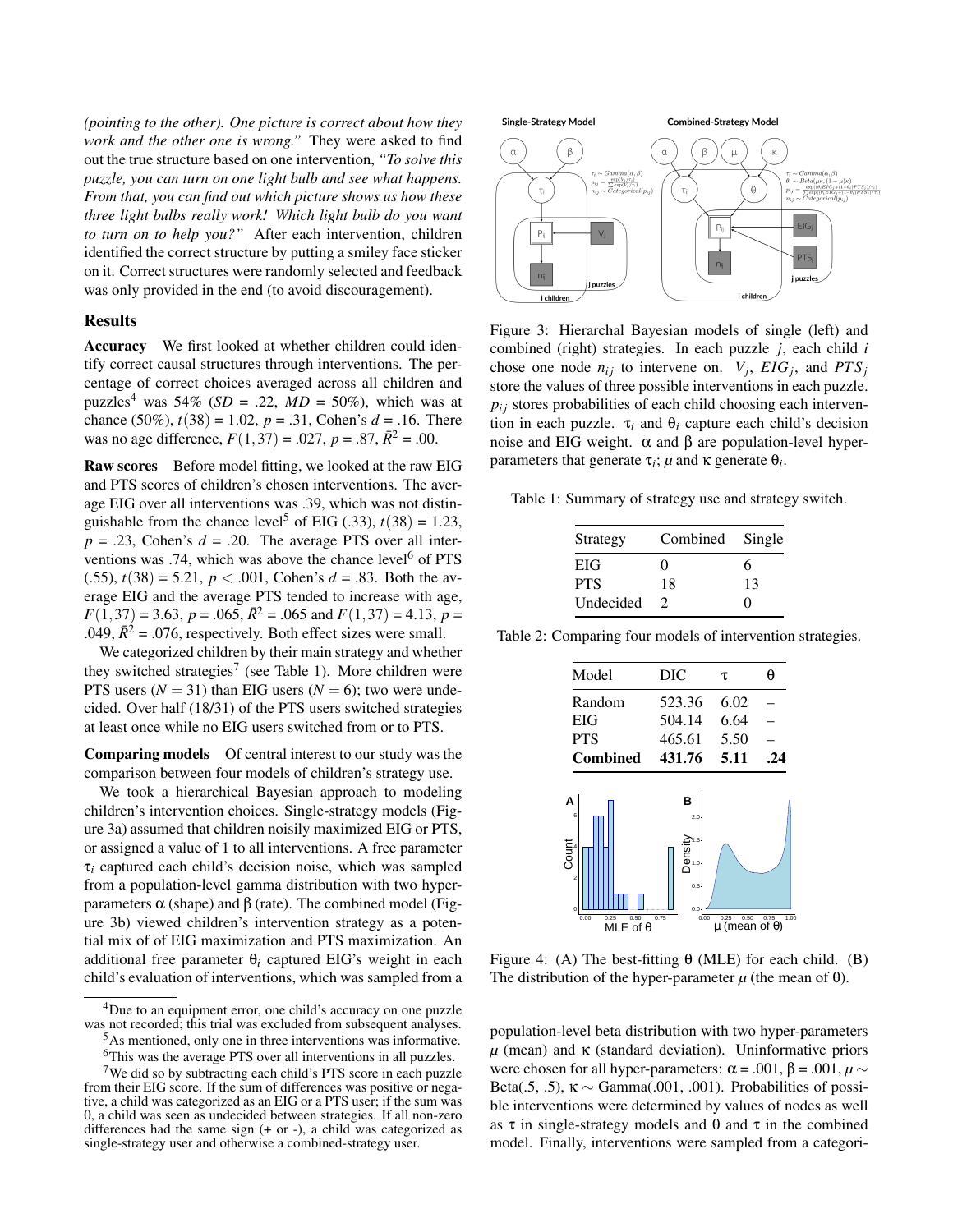cal distribution of these probabilities.

We estimated parameter values from children's intervention choices using Markov chain Monte Carlo (MCMC) sam-ples generated by the JAGS program<sup>[8](#page-4-0)</sup> [\(Plummer, 2003\)](#page-5-14) and used the deviance information criterion (DIC, [Spiegelhalter](#page-5-15) [et al., 2002\)](#page-5-15) for model comparison. Models that can better fit data (smaller posterior mean of the deviance  $\bar{D}$ ) or are simpler (smaller effective number of parameters  $p_D$ ) have lower DIC  $(= \bar{D} + p_D)$ . A difference over 10 is considered substantial.

As seen in Table 2, PTS was the best-fitting single-strategy model but the combined model outperformed all singlestrategy ones. Across 39 children, the average EIG weight  $\theta$ was .24 and the average noise τ was 5.11. Each child's bestfitting θ (Figure 4a) as uncorrelated with τ,  $r(37) = -.073$ ,  $p = 0.66$ . Figure 4b shows the distribution of the populationlevel hyper-parameter  $\mu$  that captured the mean of θ.

Strategy and accuracy The EIG weight of each child had no effect on their overall accuracy,  $F(1,37) = 1.14$ ,  $p = .29$ ,  $\bar{R}^2$  = .0038. Getting down to the puzzle level, neither the EIG score nor the PTS score of the chosen intervention predicted whether the correct structure was subsequently identified,  $\chi^2(1) = .23$  and  $\chi^2(1) = .81$ , respectively.

Developmental changes The EIG weight did not change with age,  $F(1,37) = .53$ ,  $p = .47$ ,  $\bar{R}^2 = .00$ , but the noise decreased with age,  $F(1,37) = 10.59$ ,  $p = .0024$ ,  $\bar{R}^2 = .20$ .

#### **Discussion**

Our key finding is that 5- to 7-year-olds' intervention strategy is better described as a combination of discrimination and confirmation than a single strategy or random behavior.

On aggregate, children's intervention choices lie between nodes that maximize EIG and and nodes that maximize PTS. This mixture leans towards PTS: the EIG weight (.24) is much lower than that of PTS (.76). Categorization based on raw scores also suggests that more children were PTS users than EIG users. The EIG weight remains the same from 5 to 7, but the noise decreases with age, suggesting that older children evaluated nodes similarly as younger children but were better at maximizing values. Since only EIG is a reliable guide to informative interventions, one may guess that PTS is random interventions in disguise. However, this is unlikely because the EIG weight is uncorrelated with noise. Rather, PTS may be a genuine strategy and children's heavy reliance on it may partially explain their difficulties generating informative interventions [\(McCormack et al., 2016;](#page-5-7) [Schulz et al., 2007\)](#page-5-6).

When it comes to identifying the correct structure, children performed only at chance. Surprisingly, higher reliance on EIG does not predict better structure learning. There may be a discrepancy between the ability to generate interventions and the ability to learn from them. Similar results were found in several past studies (e.g., [McCormack et al., 2015;](#page-5-17) [Schulz](#page-5-6) [et al., 2007\)](#page-5-6). Given the sequential nature of interventions in these studies, by the time of inferring the causal structure, children might have forgotten the evidence. This explanation is unlikely here since children only intervened once and the outcome was present during the inference. However, under the current "one-shot learning" situation, children faced a new challenge: they had much less to draw on compared to at least 12 interventions in [McCormack et al.](#page-5-7) [\(2016\)](#page-5-7) and 5 minutes' free play in [Schulz et al.](#page-5-6) [\(2007\)](#page-5-6). In addition, we noticed that children picked an answer very quickly after each intervention. Perhaps given so little evidence and time, it is even challenging to learn from informative interventions.

## General Discussion

Like scientists, children have a sharp sense of when and how to seek evidence [\(Cook et al., 2011;](#page-5-5) [Schulz & Bonawitz,](#page-5-18) [2007\)](#page-5-18), but when it comes to actual data generation such as causal interventions, their performance often falls short of normative information-theoretic metrics like the expected information gain (EIG) [\(McCormack et al., 2016;](#page-5-7) [Schulz et al.,](#page-5-6) [2007\)](#page-5-6). A growing body of work shows that adults' [\(Bramley](#page-5-1) [et al., 2014\)](#page-5-1) and children's [\(McCormack et al., 2016\)](#page-5-7) intervention selection is neither random nor optimal. However, these studies did not explain why and how that might be the case. Inspired by [Coenen et al.](#page-5-11) [\(2015\)](#page-5-11), we explored the possibility that children's suboptimal intervention selection results from combining discriminatory strategies with confirmatory strategies like the positive test strategy (PTS). In our study, 39 5- to -7-year-olds solved 6 puzzles where they intervened on a three-node causal system once in order to identify the correct structure from two alternatives. Like adults, children's intervention choices were better fit by a Bayesian model incorporating EIG and PTS than models only considering one strategy or choosing interventions randomly. In this combined model, PTS was the main strategy that children relied on.

Granted, little do we know about how exactly children combine different strategies. For instance, do they *integrate* EIG and PTS to solve each puzzle or *switch* between them from one puzzle to another? Our results hint at the latter— PTS users often switched strategies but not EIG users, so perhaps children who first used PTS found their strategy ineffective and tried to switched, whereas those who first used EIG had no such need. If children integrate strategies, do they start with one and then consider another, or simultaneously compute and weight both? Future work is needed to answer these mechanistic questions. However, before digging into mechanisms of intervention selection, we should "guarantee some overall correctness or well-formedness of the computation" [\(Anderson, 1990\)](#page-5-19). Most past studies only compared human behavior against an optimal benchmark; this combined model may provide a more realistic and nuanced starting point.

<span id="page-4-0"></span><sup>&</sup>lt;sup>8</sup>We ran MCMC for 100,000 iterations, discarding the first 1000 samples and drawing a sample every 10 iterations. To ensure that samples came from a stationary distribution, we repeated this process 30 times with different initial parameter values and checked if the results from each sequence of samples, or *chain*, converged. Gelman and Rubin's diagnostic  $\hat{R}$  [\(Gelman & Rubin, 1992\)](#page-5-16) of all parameters was smaller than 1.05, indicating successful convergence.